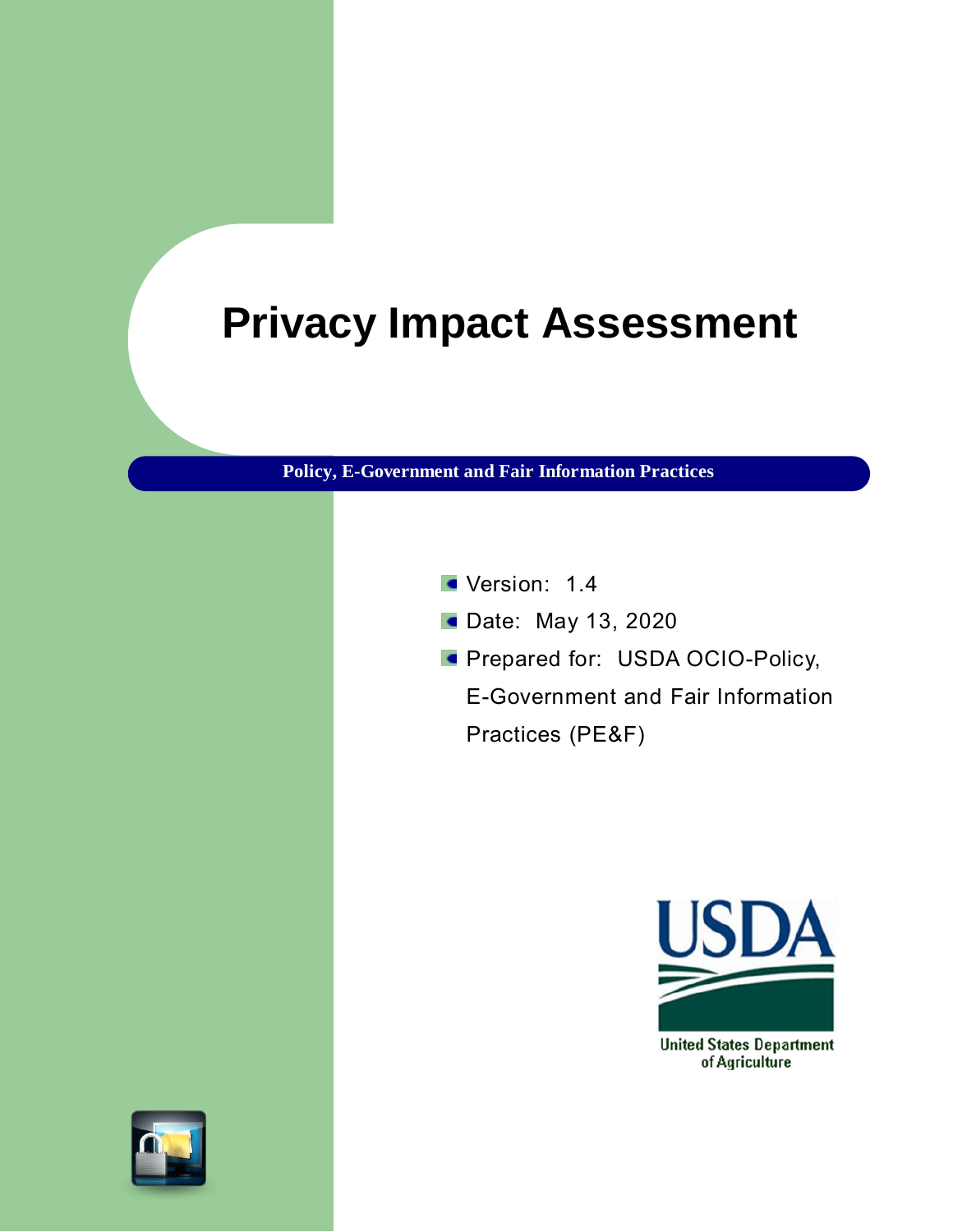

## **Privacy Impact Assessment for the**

**Investigation Tracking and Enforcement Management System (ITEMS)**

**May 13, 2020**

## **Contact Point**

**Shaquita Parker USDA MRP IT 301-851-2750**

## **Reviewing Official**

**Tonya Woods Privacy Officer United States Department of Agriculture 301-851-2487**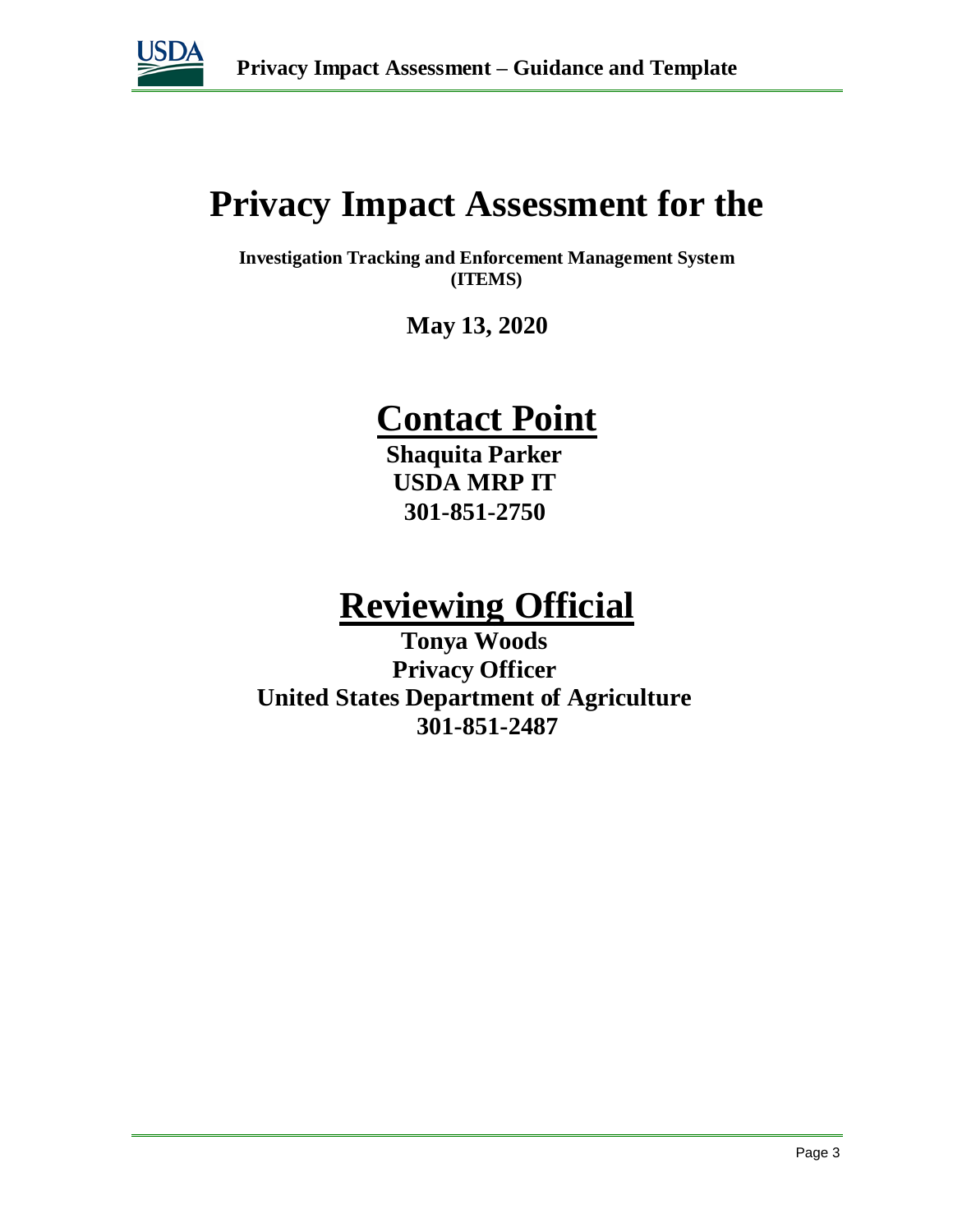

### Abstract

IES investigates alleged violations of Federal laws and regulations related to the mission of the Agency. The ITEMS Tracking System is used in the management of the investigations from discovery through final action. ITEMS is used for preparing reports for programs within the Agency, other Federal agencies, OMB, and Congress upon request. ITEMS' provides a secure Web-based interface to an Oracle database.

A Privacy Impact Assessment (PIA) is being conducted because the data from the migrated legacy system, used as historical data for ITEMS, contains the information from the public, as subjects of an investigation or as witness information that could be personally identifiable.

### **Overview**

IES investigators conduct investigations inputting case information into the ITEMS' system and retaining all supporting documentation about the case. At IES Headquarters, the branch chiefs assign completed investigations and non-investigated cases to appropriate Investigative and Compliance Specialists or *Enforcement Specialists,* as their respective workload allows, to conduct case review activities and issue penalties to alleged violators when appropriate. IES users also check status of a case and view case information submitted by investigators.

The ITEMS system owner and the contact information:

Eileen Sullivan **Director** Investigative and Enforcement Services USDA/APHIS 4700 River Road, Unit 85 Riverdale, MD 20737 (301) 851-2787

**Eileen.F.Sullivan@usda.gov**

### Section 1.0 Characterization of the Information

The following questions are intended to define the scope of the information requested and/or collected as well as reasons for its collection as part of the program, system, rule, or technology being developed.

### **1.1 What information is collected, used, disseminated, or maintained in the system?**

The system uses the following Customer information:

Our customers are either subjects of an investigation, witnesses, or government officials referring an alleged violation to IES. The Case ID is used to refer to one or more subjects and/or witnesses. ITEMS system uses the following information about a subject: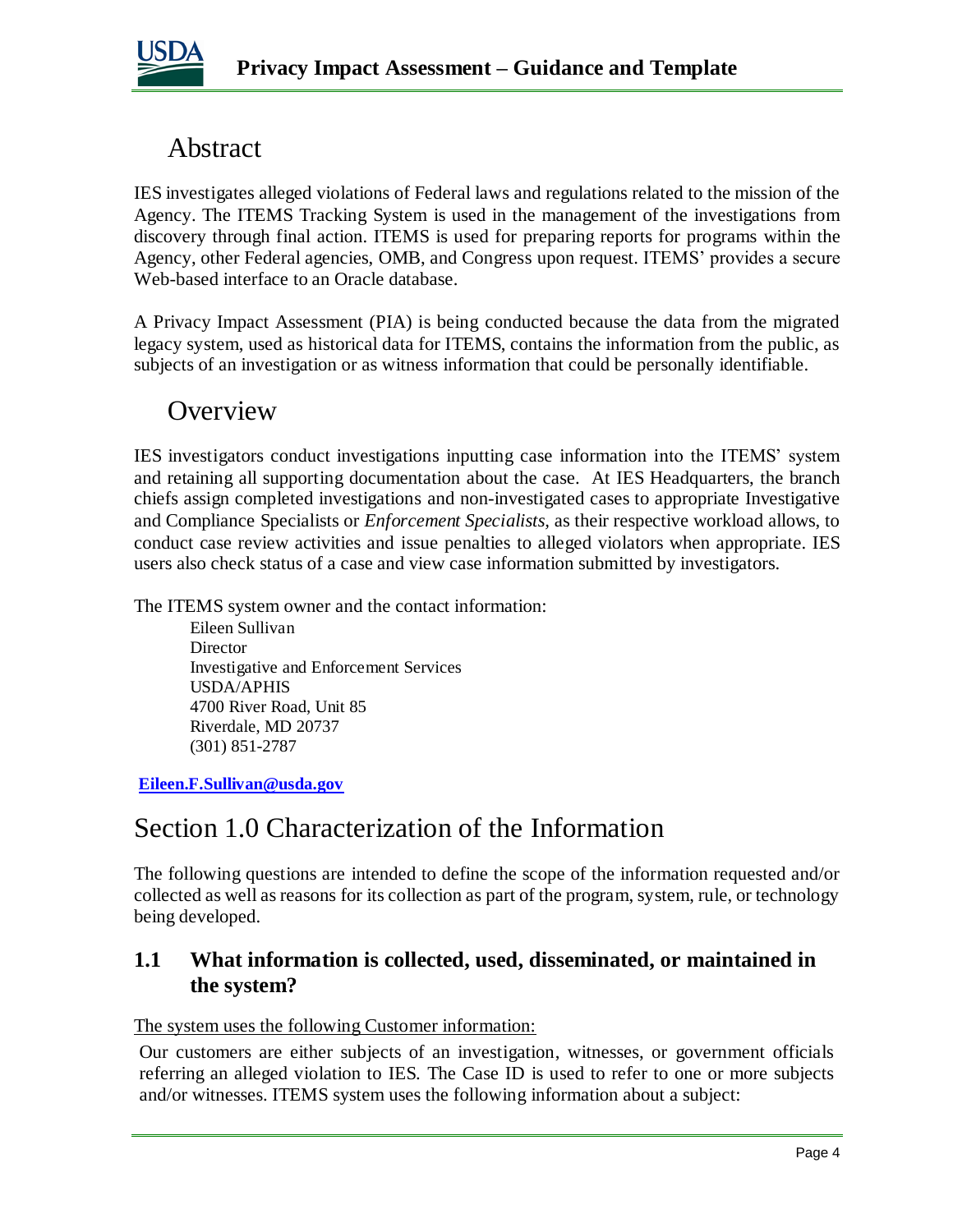

• Subject of investigation including their address (including mailing address), telephone number (including work, FAX and home numbers), email address, and organization name and address if subject is a business, type of infraction, copies of violations reports, compliance agreements, warning notices, Office of General Counsel recommendations to the Department of Justice (DOJ), court disposition documents, complaints, consent decision documents, and decisions and orders.

• Witness names including their address (including mailing address), telephone number (including work, FAX and home numbers), email address, and organization name and address if subject is a business,

• Referring official names. Referring officials are often also witnesses.

• TIN and DUNS number for business and SSN, date of birth for individuals is not a mandatory field in ITEMS, however, investigators may collect this information as a way to ensure the enforcement of fines is assessed to the right individual.

• Final disposition information for the cases and for cases that are issued penalty. The system captures penalty fees assessed, required fee payments, and uses payment amount, payment date and the payment transaction number.

• Information regarding the investigation case disposition and status

The system uses the following information about IES employees:

• Name, address (including mailing address), telephone number (including work, FAX and home numbers), eAuth id, email address, and organization name and job function.

### **1.2 What are the sources of the information in the system?**

Information in this system comes primarily from USDA employees (APHIS, AMS, and FSIS) or other regulatory enforcement personnel (DHS/CBP, states regulatory officials), and on-line data sources (LexisNexis). Investigation activities, investigation findings, witness statements, interviews, documents obtained from commercial database searches, and APHIS Program records are also sources of information used in the system. Information for cases generated is entered through violation referral and is based on the information documented in forms PPQ-518, PPQ-591 or PPQ-592 or in the violation referral information furnished by programs when submitting a request for investigation by IES. Court records are received from the US Department of Agriculture Office of Administrative Law Judges and any applicable state and federal court Records.

### **1.3 Why is the information being collected, used, disseminated, or maintained?**

The data collected is used in the investigation of alleged APHIS violations. The information is used to track the investigation from initiation through final determination to support enforcement action, as appropriate. The information is used to inform the alleged violator or subject of the stipulations and penalties determined by the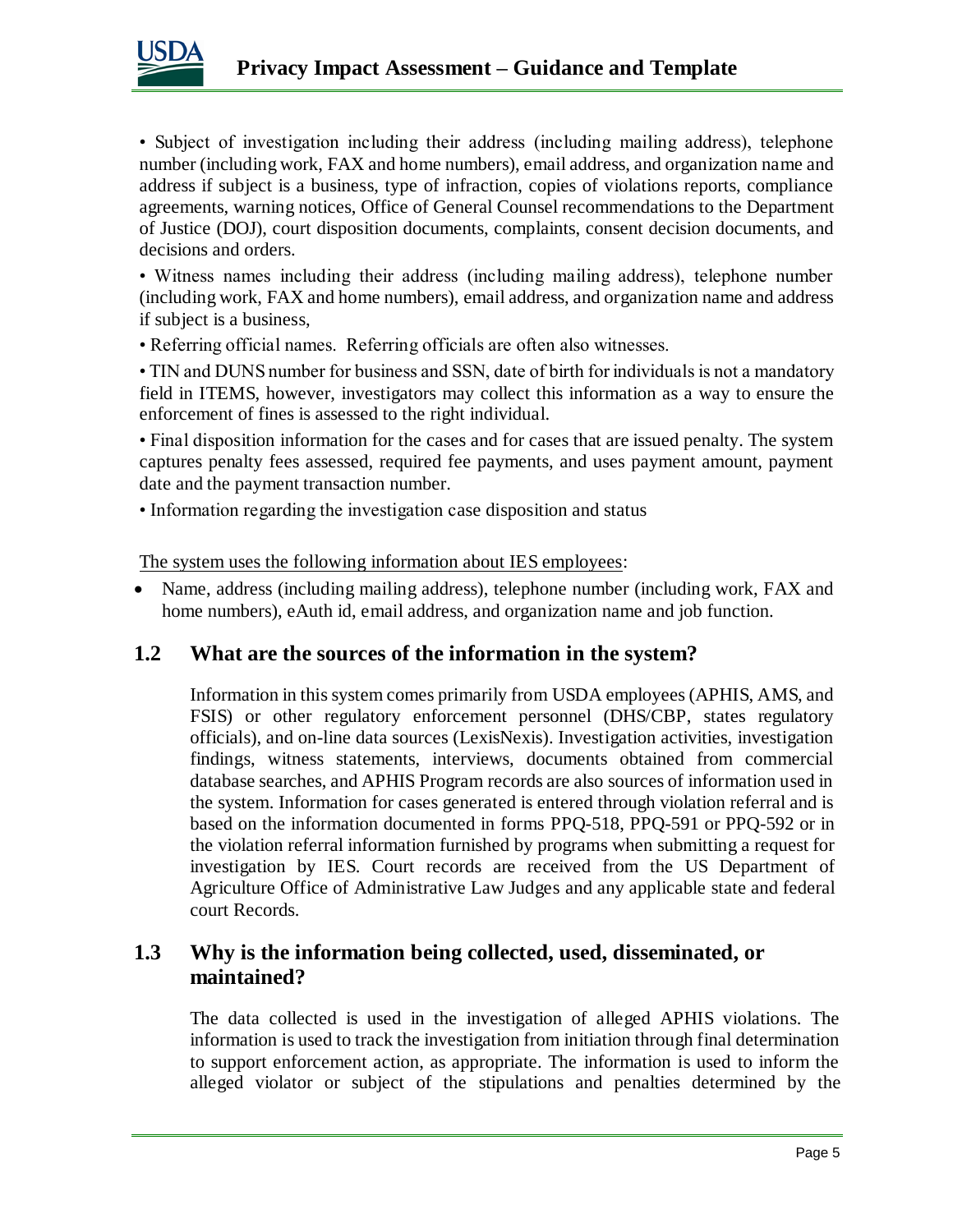

government. The system tracks payments of stipulations and penalties. The information is also used for referral of a case to OIG, Department of Justice or Internal Revenue Service (IRS), for debt collection or treasury offset.

### **1.4 How is the information collected?**

Information is collected through a variety of investigative techniques. Interviewing (subjects, co-workers, business associates, anyone perceived as having knowledge of the individual, company or anyone having knowledge of the potential violation), site visits and requests from other investigators for additional information.

#### **1.5 How will the information be checked for accuracy?**

The investigator checks the information for accuracy, by verifying during the verbal interview and/or obtaining a signed statement, when possible. The staff and investigators use the IES intelligence analysis unit (who have access to multiple open source information systems (such as Google), state records, and other supporting documents) to verify accuracy of information being collected, in addition to other sources of evidence collected during the investigation.

#### **1.6 What specific legal authorities, arrangements, and/or agreements defined the collection of information?**

The notification that is published in the Federal Register that explains to the public the authorities granted to APHIS, IES to collect this type of information in support of the investigative duties assigned, is detailed in the Systems of Records Notice – APHIS-1: (7 U.S.C. 7701–7772; 21 U.S.C. 101–105, 111–134, 7 U.S.C. 2131 *et seq.*; 15U.S.C. 1821 *et seq.*; 31 U.S.C. 3711–3719.). The records in this system are used to issue invoices and collect funds due to the Government in compliance with the Debt Collection Act of 1982, Pub.L. 97-365, 96 Stat. 1749, as amended by Pub.L. 98-167, 97 Stat. 1104, and the Debt Collection Improvement Act of 1996, Pub.L. 104-134, 110 Stat. 1321; and case management information in this system is used to monitor compliance with the Government Performance and Results Act of 1996.

IES directs and coordinates investigations for laws APHIS enforces:

- Plant Protection Act
- Animal Health Protection Act
- Virus Serum Toxin Act
- Commercial Transportation of Equines to Slaughter Act
- Animal Welfare Act
- Horse Protection Act
- Agricultural Bioterrorism Protection Act
- Honey Bee Act
- Federal Seed Act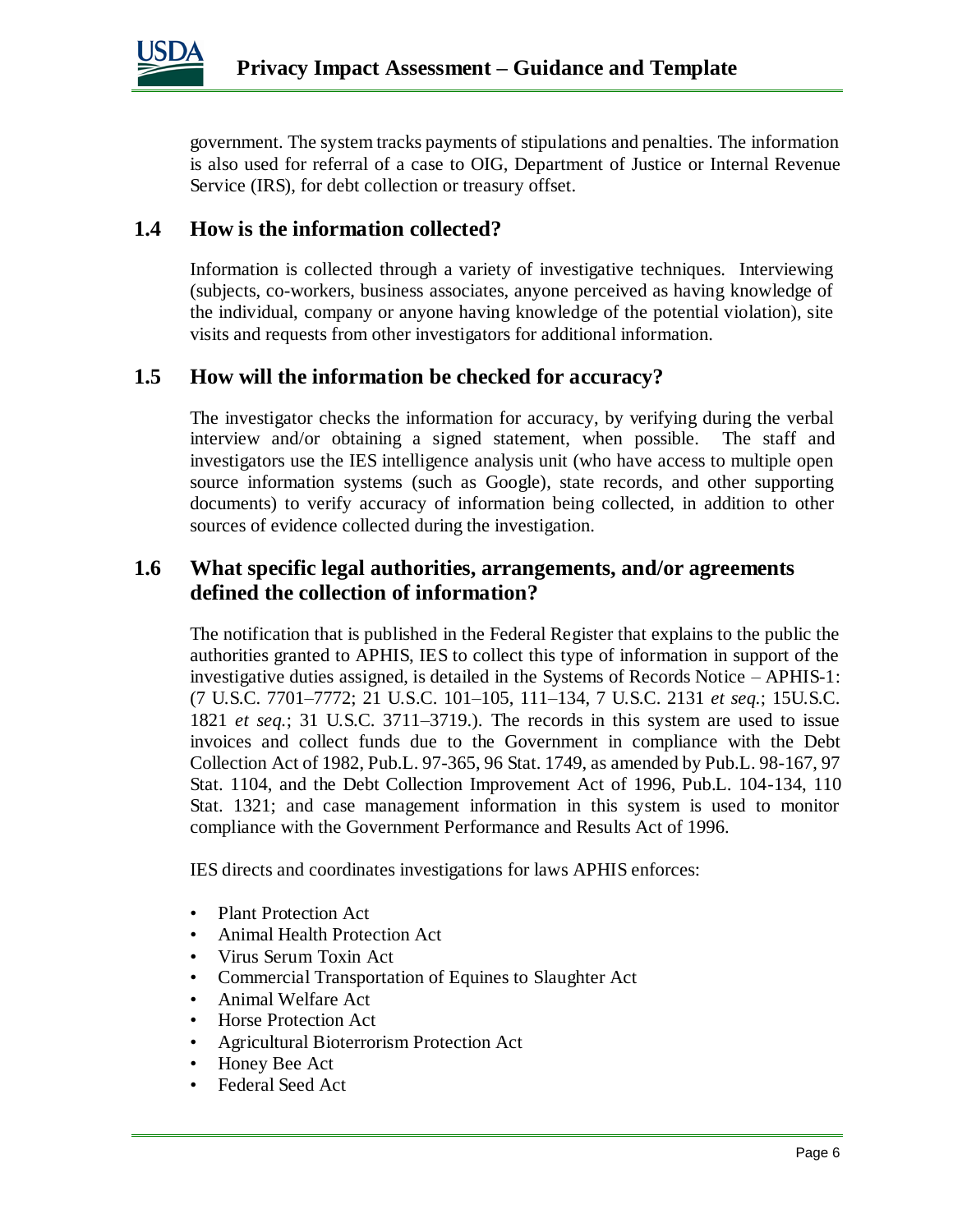

Lacey Act import declaration requirements

Regulatory authority is derived from Titles 7 and 9 of the Code of Federal Regulations (CFR) involving Animal welfare; Horse protection; Disease eradication; Interstate movement of livestock, plants, plant products, or plant pests; Veterinary biologics; APHIS' accredited veterinarian program; Biological Toxins and Agents; Domestic quarantines; Endangered Species; Foreign Quarantines; Genetically Engineered Organisms; Hawaii Quarantines; Honey Bees; Import/Export; Noxious Weeds; Plant Pests; and the Seed Act. The information collected supports the investigation and enforcement of these regulations.

### **1.7 Privacy Impact Analysis: Given the amount and type of data collected, discuss the privacy risks identified and how they were mitigated.**

SSN/TIN information is no longer a mandatory field in ITEMS, however if it is collected during the course of the investigation it is encrypted through Oracle Wallet Encryption Service (AES 192) which encrypts the SSN/TIN. All migrated data from the legacy IES-TS system that may still contain SSN/TIN, is also encrypted through Oracle Wallet Encryption Service (AES 192) which encrypts the SSN/TIN and only eAuthenticated government employees with appropriate clearance are able to access it.

#### Mitigation:

i) Access to the site is through https protocol which guarantee information transmitted through the network is encrypted

- ii) Access ITEMS application is restricted through an eAuthentication
- iii) SSN# / TIN is stored in an encrypted format in the database.

iv) ITEMS maintains database shadow tables to keep track of users making updates to critical data information

### Section 2.0 Uses of the Information

The following questions are intended to delineate clearly the use of information and the accuracy of the data being used.

#### **2.1 Describe all the uses of information.**

The principle purpose is to maintain a record of APHIS investigations. This includes notifying the investigation subject(s) of the final disposition of their case, to track debt collection and to support the prosecution of cases from initiation to closure. This includes the possible referral of a case to OIG, Department of Justice, IRS, external organizations, or debt collectors. The data collected will also be used to manage and issue subpoenas and notifications; perform inspections, investigations, and permit-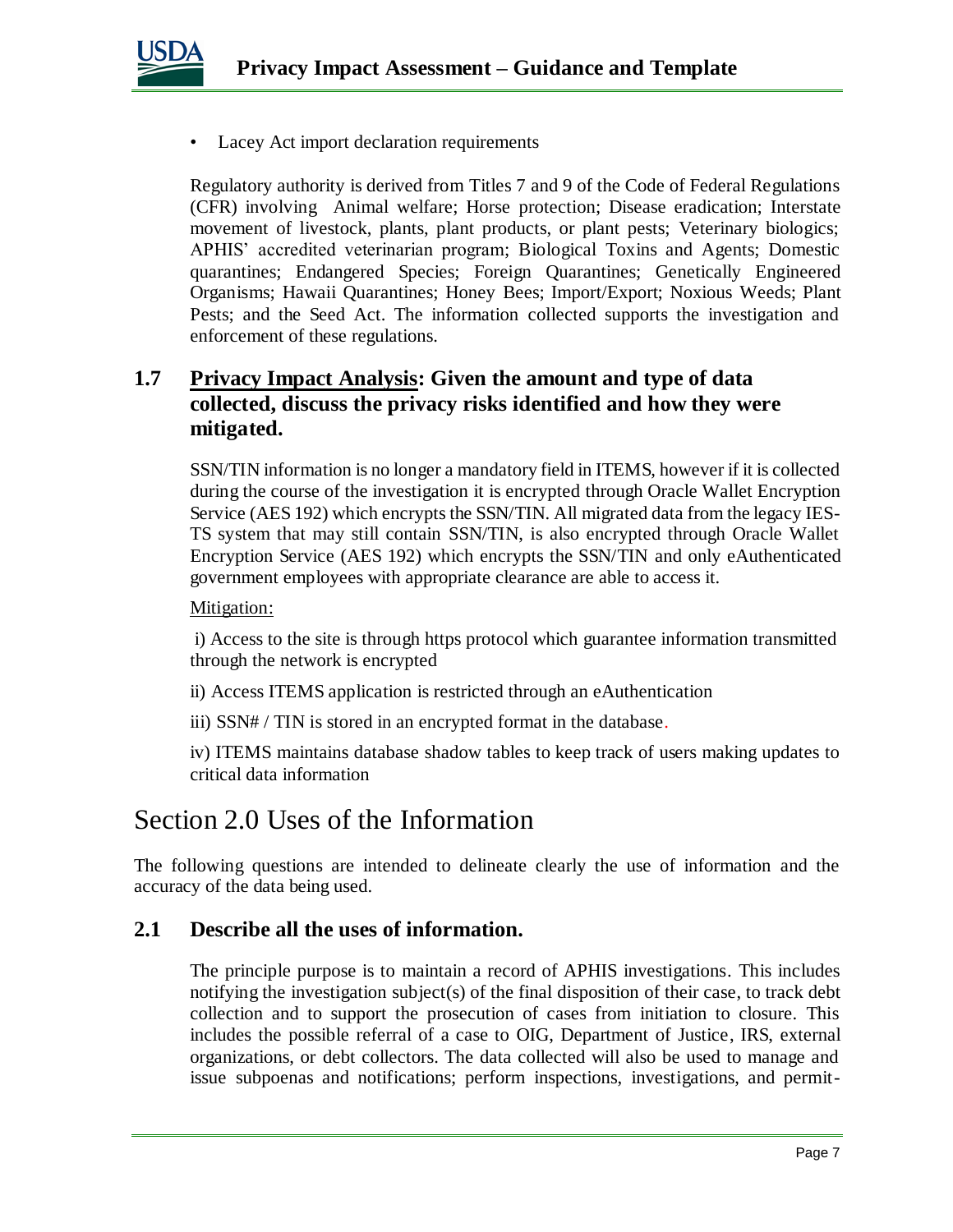

related activities; prepare permits, letters, and other documents; generate reports to evaluate quality of the case and effectiveness of the program; determine if the action requested in the case would additionally subject to other Federal or State authorities; and facilitate and account for payments.

### **2.2 What types of tools are used to analyze data and what type of data may be produced?**

Data Analysis and reporting is done through a reporting tool called IBM Cognos. IBM Cognos produces reports that reflect the data analysis used to assist IES in tracking the types of investigations, trends in violations captured. Using this tool, IES is able to manage workload, analyze cases, and identify violation trends, and track the status of penalty payments.

### **2.3 If the system uses commercial or publicly available data please explain why and how it is used.**

The investigators use LexisNexis, LexisNexis Banko, Accurint, Accurint LE Plus, Treasury Enforcement Communication System, Automated Targeting System, Emergency Action Notification System, and other publicly available tools like Public Access to Electronic Records (PACER), and other internal systems that include ePermits, SITC National Information, Communication, and Activity System (SNICAS) to verify if the information collected is accurate. In addition, they use other websites such as Secretary of State websites, Google Maps/Google Earth, eBay, SAFERSYS-USDOT and Spokeo.

### **2.4 Privacy Impact Analysis: Describe any types of controls that may be in place to ensure that information is handled in accordance with the above described uses.**

SSN and TIN#'s are stored in an encrypted form. Unauthorized users cannot extract PII from the database, which is stored in a secure data center at NITC. ITEMS uses a role based ID and Password which is eAuthenticated. The data administrator tracks and audits all users accessing the system.

SSN/TIN information is no longer a mandatory field in ITEMS, however, if it is collected during the course of the investigation it is encrypted through Oracle Wallet.

Encryption Service (AES 192) which encrypts the SSN/TIN. All migrated data from the legacy IES-TS system that may still contain SSN/TIN, is also encrypted through Oracle Wallet Encryption Service (AES 192) which encrypts the SSN/TIN and only eAuthenticated government employees with appropriate clearance are able to access it. Mitigation: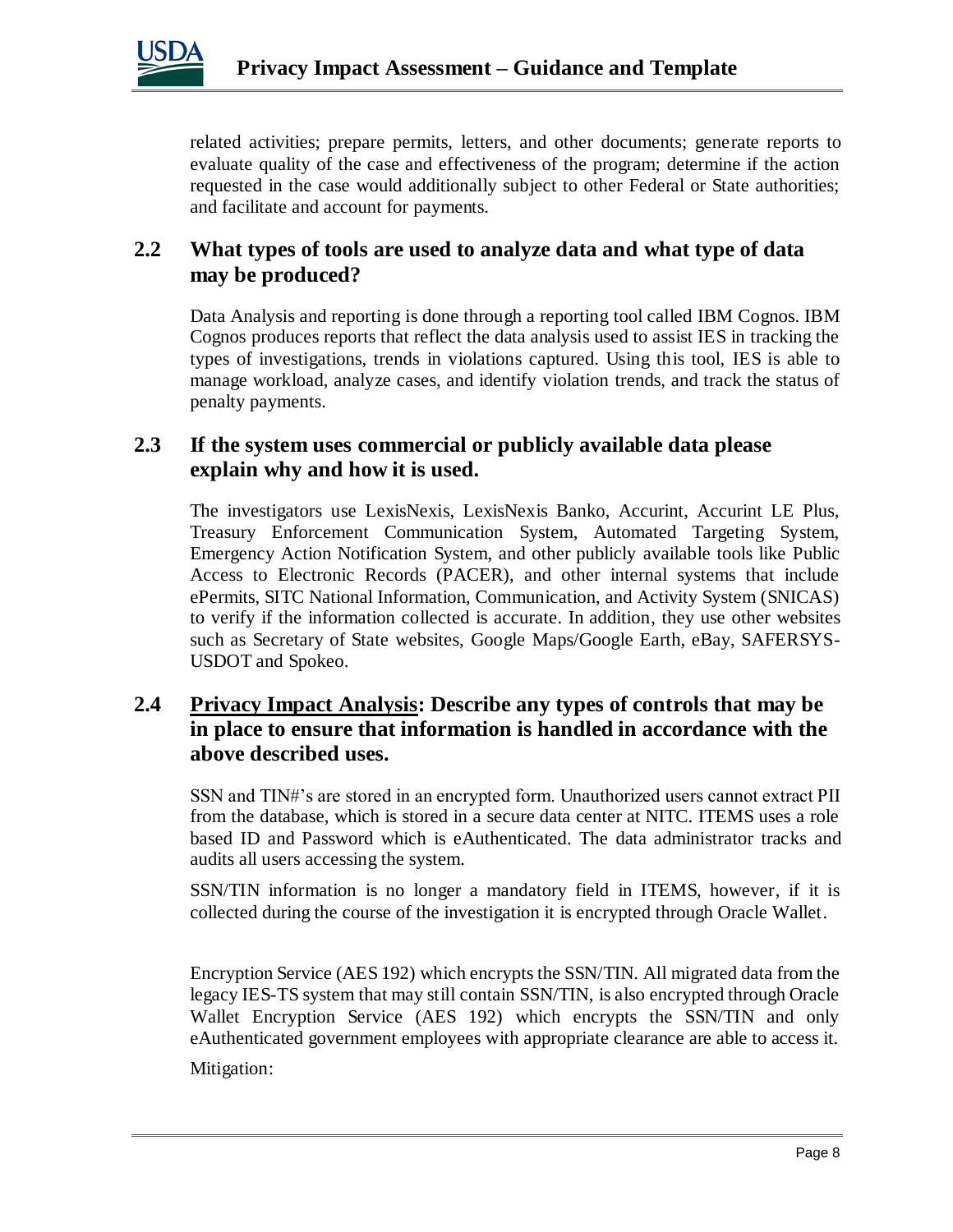

i) Access to the site is through https protocol which guarantee information transmitted through the network is encrypted

ii) Access ITEMS application is restricted through an eAuthentication

iii) SSN# / TIN is stored in an encrypted format in the database.

iv) ITEMS contains shadow table that tracks all people who have access to ITEMS and any changes that are made and what changes were made to critical data information.

### Section 3.0 Retention

The following questions are intended to outline how long information will be retained after the initial collection.

### **3.1 How long is information retained?**

Information is kept indefinitely pending NARA approval of the records retention schedule.

### **3.2 Has the retention period been approved by the component records officer and the National Archives and Records Administration (NARA)?**

Information is kept indefinitely pending NARA approval of the records retention schedule.

### **3.3 Privacy Impact Analysis: Please discuss the risks associated with the length of time data is retained and how those risks are mitigated.**

Records are not purged from the system because violator history can impact future enforcement actions. Records are kept by the program in its original format and stored. The system restricts level of access (read-only, update, etc.) based on roles and grants minimum level of privileges needed.

### Section 4.0 Internal Sharing and Disclosure

The following questions are intended to define the scope of sharing within the United States Department of Agriculture.

### **4.1 With which internal organization(s) is the information shared, what information is shared and for what purpose?**

IES' primary customers include APHIS' Animal Care, Biotechnology Regulatory Services, Plant Protection and Quarantine, and Veterinary Services programs. Selected individuals from other APHIS program offices are allowed to access ITEMS, for the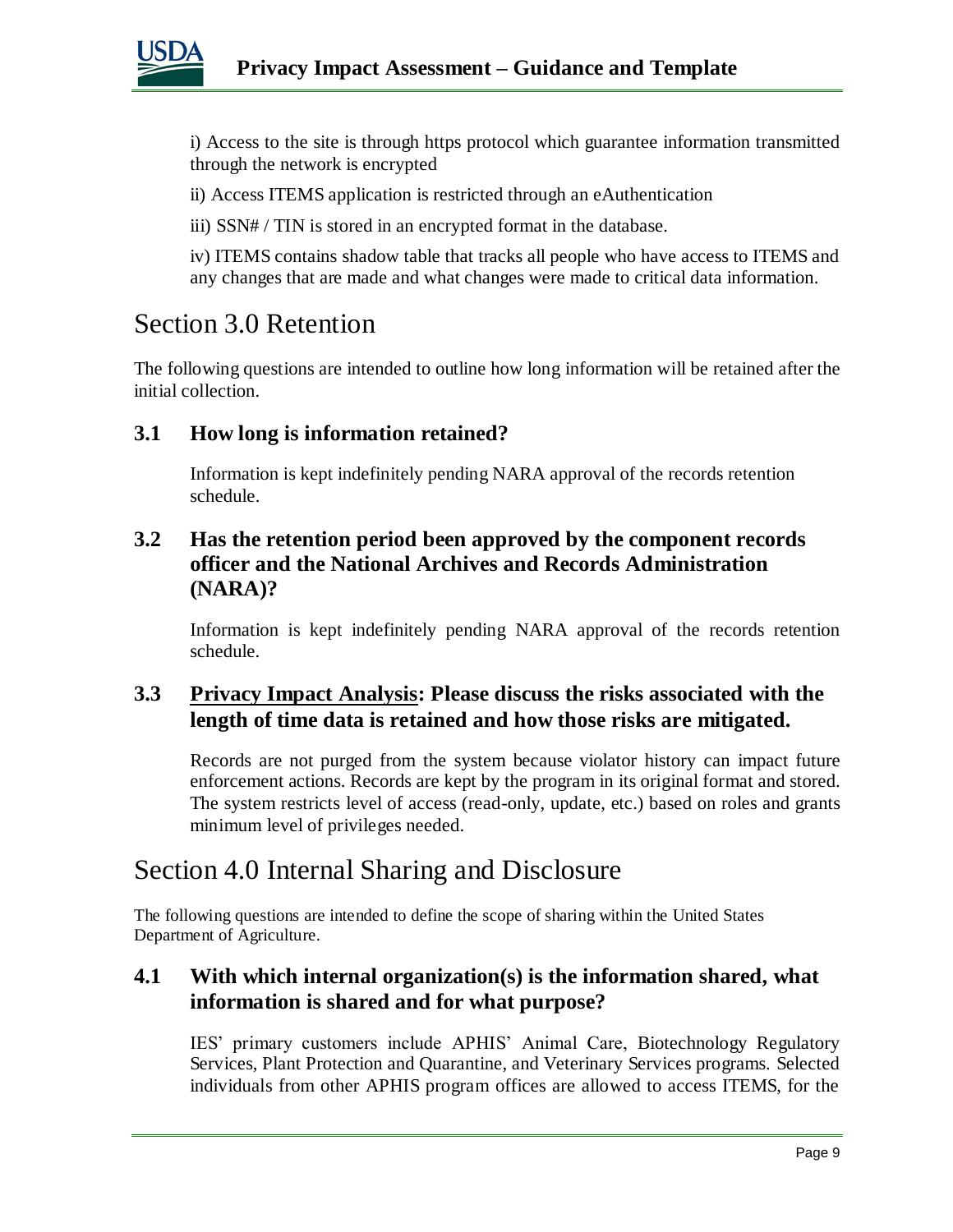

purpose of following up on investigations that are specific to their program's mission in supporting the enforcement of APHIS regulations. These individuals may be allowed to create a violation referral to initiate a case and will be allowed to query on their case with read-only access. If OIG needs information they request information directly from IES. Information is shared with NFC for receipt of violation payments. Documents and information stored in ITEMS may be shared with the USDA Office of the Administrative Law Judges and with the USDA Office of the General Counsel. IES investigations are used by APHIS to form the factual basis for administrative enforcement actions, and as such IES often refers its investigations to the USDA Office of the General Counsel. The USDA Office of the General Counsel provides legal advice to APHIS and is responsible for filing and litigating administrative enforcement actions on behalf of APHIS. Such administrative enforcement actions are filed with the USDA Office of the Administrative Law Judges. IES shares information with the USDA Office of the General Counsel and the USDA Office of Administrative Law Judges as necessary to pursue and support administrative enforcement actions. This information is shared through paper reports.

#### **4.2 How is the information transmitted or disclosed?**

The information is transmitted electronically via email or database as well as through verbal communication between program officials and mailed in a secure package by a Government approved carrier. Payments are not mailed to NFC, but are sent to a lockbox (bank) located in St. Louis, MO, who in turn sends information to the APHIS Financial Management Division.

### **4.3 Privacy Impact Analysis: Considering the extent of internal information sharing, discuss the privacy risks associated with the sharing and how they were mitigated.**

The information pertaining to investigations are only shared on a need to know basis with the appropriate program officials. Proper safeguards are in place and the records, both paper and electronic, are accessible only to authorized personnel. Multiple security measures are in place to prevent outsiders from entering the system. Only necessary information is shared. On all new data, SSN/TIN is not collected and on legacy data, all SSN/TIN data is encrypted or obscured so that it is not visible.

### Section 5.0 External Sharing and Disclosure

The following questions are intended to define the content, scope, and authority for information sharing external to USDA which includes Federal, state and local government, and the private sector.

### **5.1 With which external organization(s) is the information shared, what information is shared, and for what purpose?**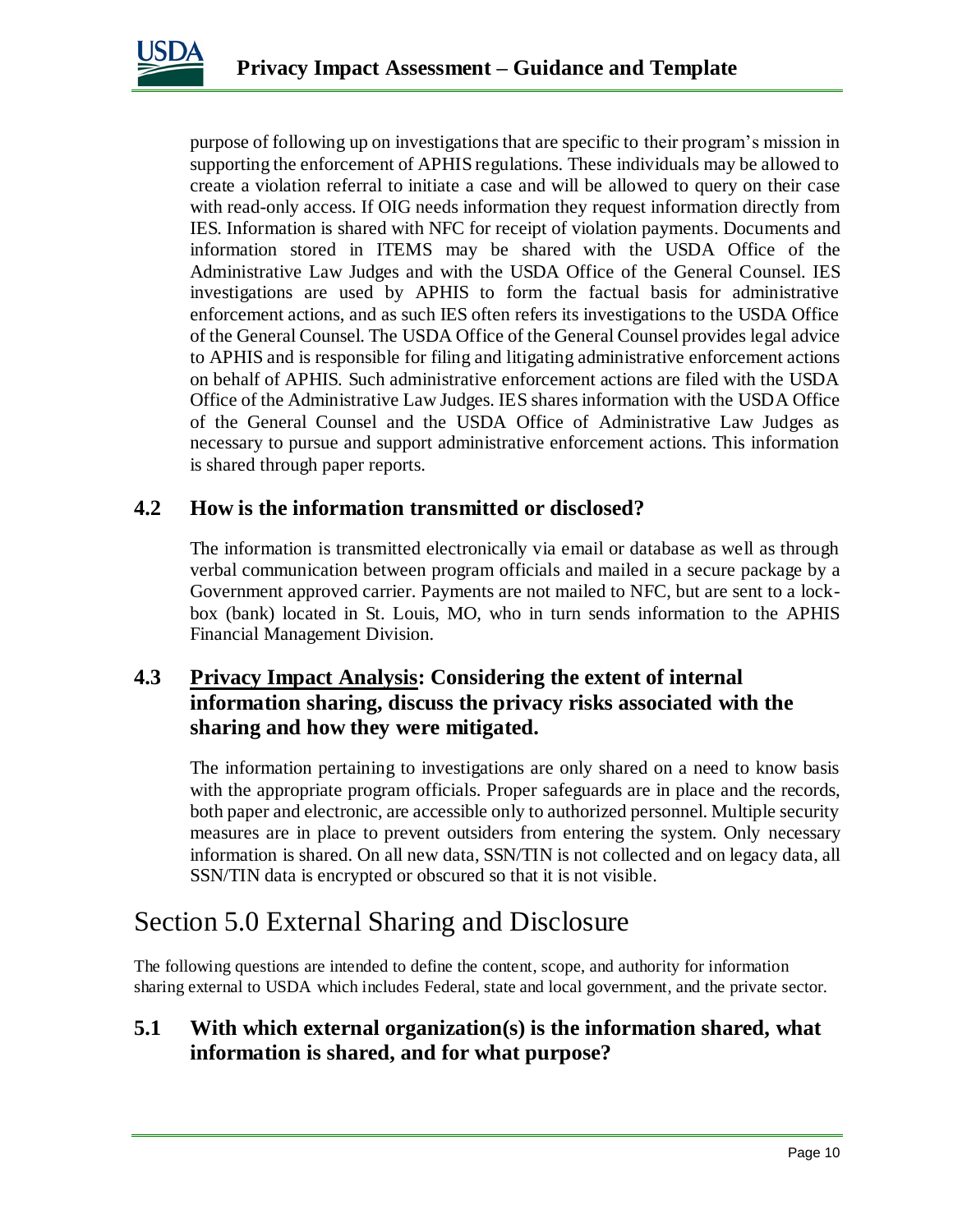

Routine uses of records maintained in the system, including categories of users and the purposes of such uses:

1. Referral to other Federal, State, local or foreign investigative, prosecuting, or enforcement agencies, when information available indicates a violation or potential violation of law, general statute, particular program statute, rule, regulation or order, whether civil, criminal or regulatory in nature. For example, APHIS works collaboratively with the Department of Homeland Security, Customs and Border Protection, to conduct inspections and pursue enforcement actions for violations of APHIS-administered statutes, and accordingly shares information with DHS-CBP electronically in order to facilitate such enforcement. APHIS also works collaboratively with state and local agencies, and upon request, will share information with them that may relate to a potential violation of law, in accordance with the parameters outlined above.

2. Disclosure to the DOJ for use in litigation when: (a) The Agency, or any component thereof; or (b) any employee of the Agency or his or her official capacity where the Department of Justice has agreed to represent the employee; or (c) the United States Government, is a party to litigation or has an interest in such litigation; and by careful review, the Agency determines that the records are both relevant and necessary to the litigation and the use of such records by the DOJ is therefore deemed by the Agency to be for a purpose that is compatible with the purpose for which the records were collected.

3. Disclosure to a court or adjudicative body in a proceeding when: (a) The Agency or any component thereof; or (b) any employee of the Agency in his or her official capacity; or (c) any employee of the Agency in his or her individual capacity where the Agency has agreed to represent the employee; or (d) the United States Government, is a party to litigation or has an interest in such litigation, and by careful review, the Agency determines that the records are both relevant and necessary to the litigation and the use of such records is therefore deemed by the Agency to be for a purpose that is compatible with the purpose for which the Agency collected the records.

4. Disclosure may be made to a congressional office from the record of an individual in response to an inquiry from the congressional office made at the request of that individual.

5. Information contained in this system of records may be disclosed to a debt collection agency when USDA determines such referral is appropriate for collecting the debtor's account as provided for in US Government contracts with collection agencies executed pursuant to 31 U.S.C. 3718.

6. Where prior collection efforts have failed, the USDA will refer to the Department of the Treasury information from this system of records concerning past due legally enforceable debts for offset against tax refunds that may become due the debtors for the tax year in which referral is made in accordance with IRS regulations at 26 CFR 301.6402-6T, offset of past-due Legally Enforceable Debt Against Overpayment, and under the authority contained in 31 U.S.C. 3720A.

7. Information contained in this system of records may be disclosed to a consumer reporting agency in accordance with 31 U.S.C 3711(e).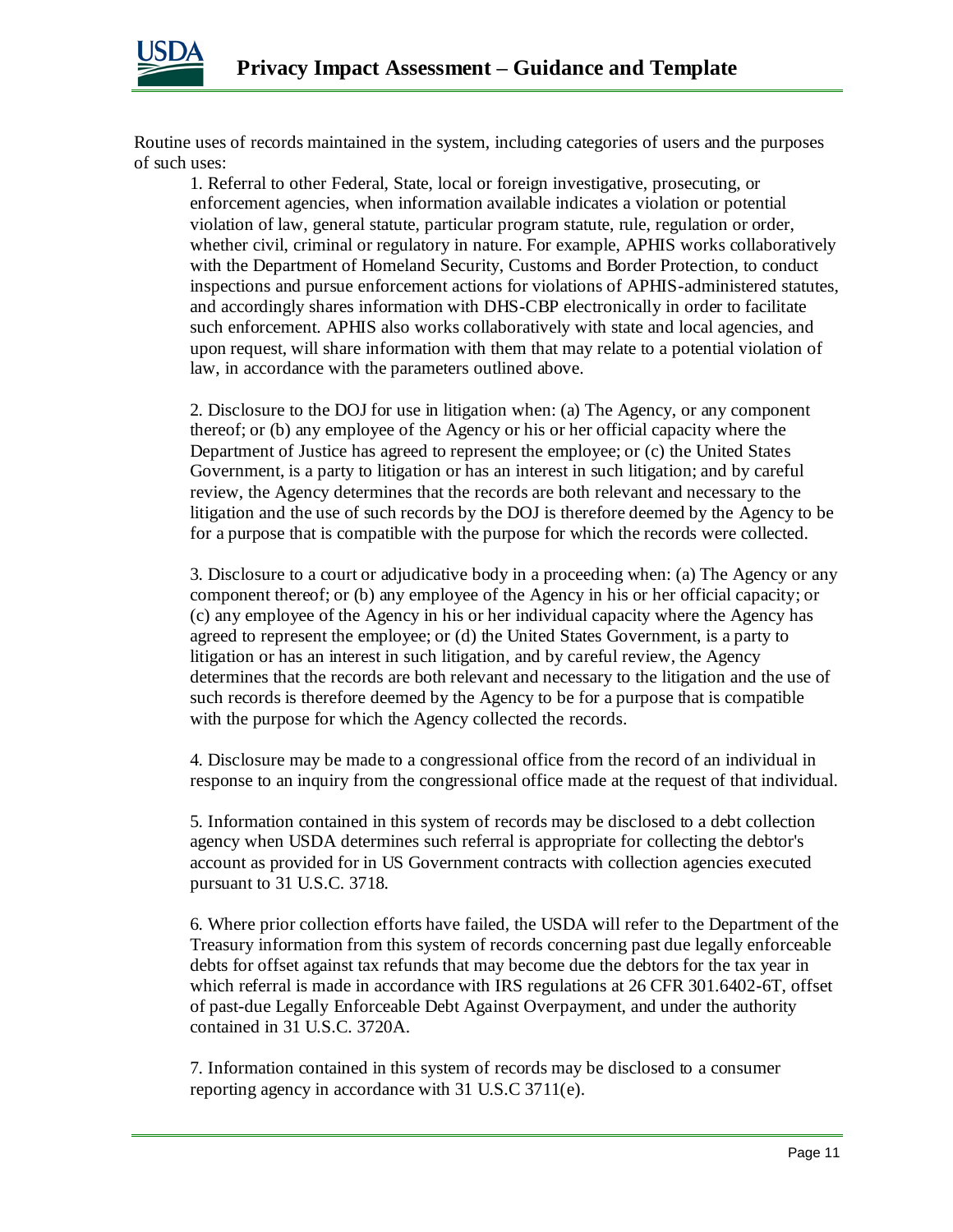

**5.2 Is the sharing of personally identifiable information outside the Department compatible with the original collection? If so, is it covered by an appropriate routine use in a SORN? If so, please describe. If not, please describe under what legal mechanism the program or system is allowed to share the personally identifiable information outside of USDA.** 

Yes. Routine uses is covered under APHIS-1. Please refer to section 5.1 for list of routine uses.

### **5.3 How is the information shared outside the Department and what security measures safeguard its transmission?**

Employees may share ITEMS information with external organizations three ways: electronically, verbally, or in paper format. Electronic sharing, such as through email, means that the transmission must follow agency email policies. For paper format, employees must use secure envelopes when sharing information to safeguard the confidentiality of data and to prohibit unauthorized access. If employees communicate information verbally, then standard PII (Personal Identifiable Information) protocols must be used, including transmission only on a need to know basis.

### **5.4 Privacy Impact Analysis: Given the external sharing, explain the privacy risks identified and describe how they were mitigated.**

The identified privacy risk was the further disclosure of information pertaining to point of contact and information of alleged violators to outside sources. To mitigate this risk, employees follow agency policies when they disclose or share information. These policies are in place to protect the data against misuses and to safeguard its confidentiality.

### Section 6.0 Notice

The following questions are directed at notice to the individual of the scope of information collected, the right to consent to uses of said information, and the right to decline to provide information.

### **6.1 Does this system require a SORN and if so, please provide SORN name and URL.**

ITEMS uses the APHIS-1 SORN, <https://www.ocio.usda.gov/sites/default/files/docs/2012/APHIS-1.txt>

### **6.2 Was notice provided to the individual prior to collection of information?**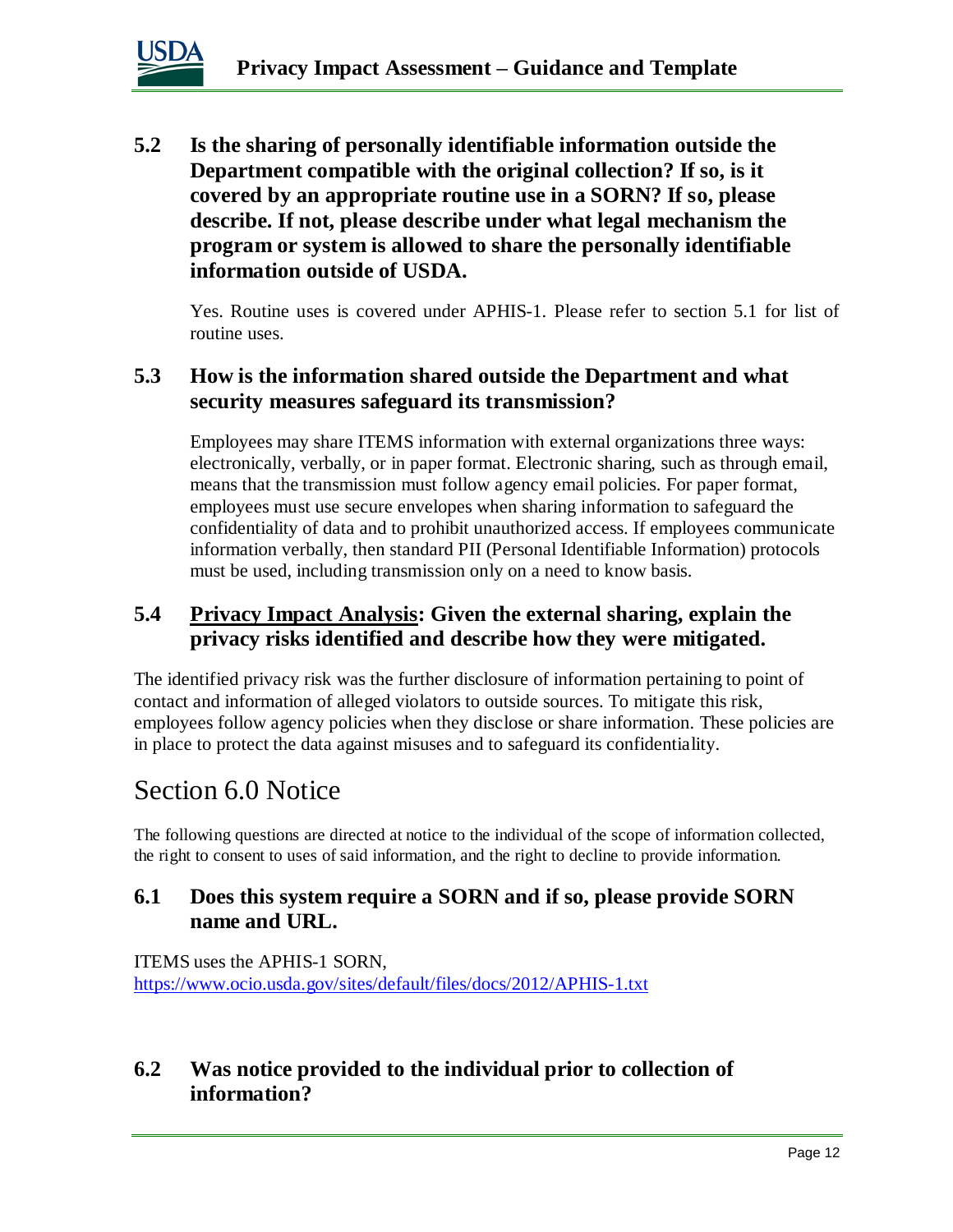

Yes. Investigators provide oral notice to individuals prior to collecting information and a privacy statement is provided on the Emergency Action Notification (EAN) and on the affidavit signed by the individual providing the information. It also informs the individual about IES' System of Records Notification published in the Federal Register, USDA/APHIS-1: Investigative and Enforcement Records Regarding Regulatory Activities, USDA/APHIS

### **6.3 Do individuals have the opportunity and/or right to decline to provide information?**

Yes, individuals have both the opportunity and right to decline to provide information.

### **6.4 Do individuals have the right to consent to particular uses of the information? If so, how does the individual exercise the right?**

Yes, individuals have the right to consent to particular use of information. They exercise that right by signing the affidavit which details the information collected and the reason for collecting it, and the privacy statement on the back of the affidavit.

### **6.5 Privacy Impact Analysis: Describe how notice is provided to individuals, and how the risks associated with individuals being unaware of the collection are mitigated.**

Notice is provided orally to individuals at the time of interview. Individuals are asked to sign an affidavit that contains a privacy statement, which mitigates the risk associated with individuals being unaware.

### Section 7.0 Access, Redress and Correction

The following questions are directed at an individual's ability to ensure the accuracy of the information collected about them.

### **7.1 What are the procedures that allow individuals to gain access to their information?**

Individuals cannot gain access to their information on the system. They are able to make a FOIA/Privacy Act request or to contact IES regarding their information by submitting a written request to: the system manager: Director, Investigative and Enforcement Services, USDA, APHIS, 4700 River Road, Riverdale, MD 20737-1232 also include PA contact information.

### **7.2 What are the procedures for correcting inaccurate or erroneous information?**

If inaccurate or erroneous information is found it is corrected by the individual prior to signature on the affidavit. If the inaccurate or erroneous information is found on the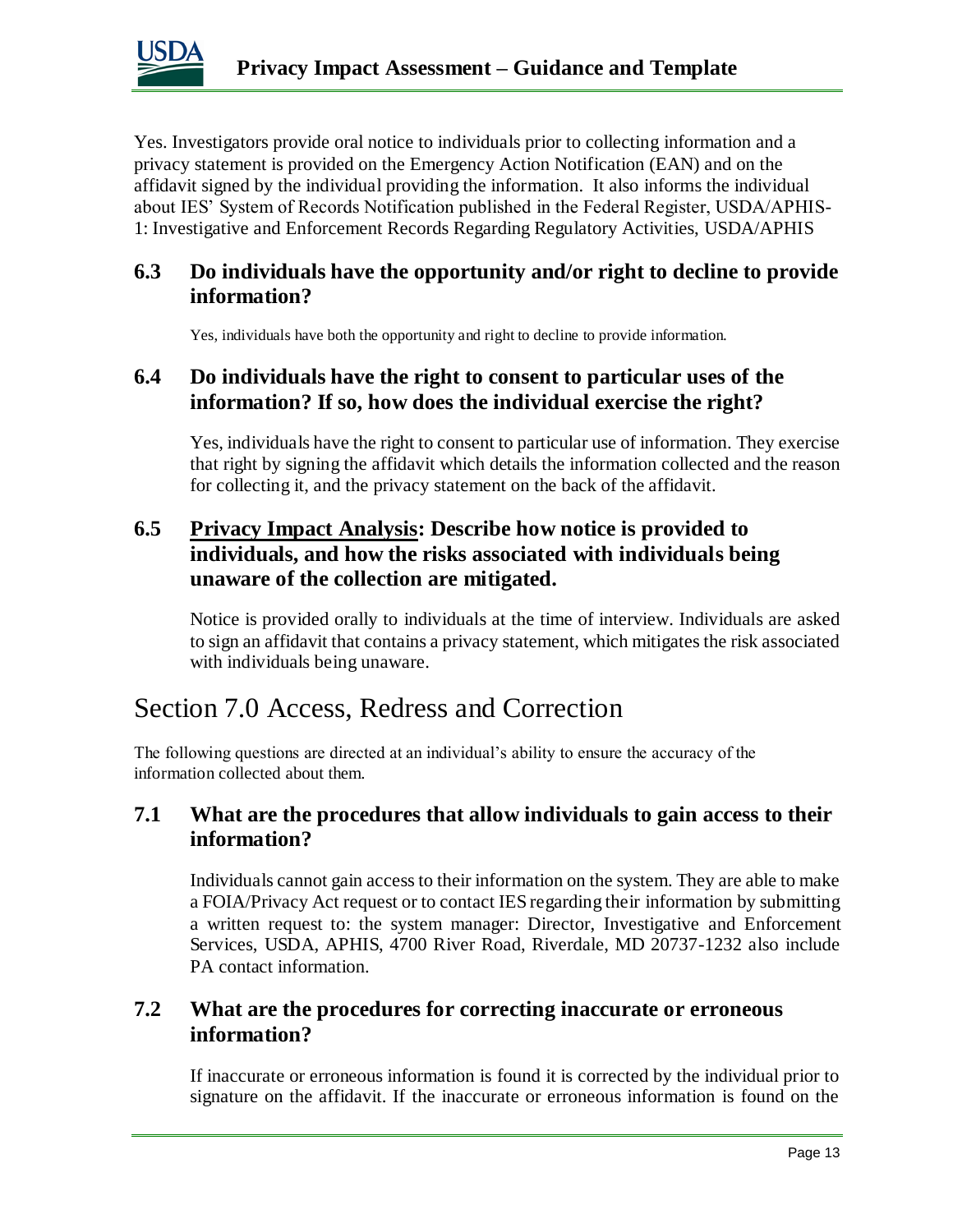

application, there is a provision to edit/delete incorrect data. The data can only be edited by the investigator of record or the system administrator of the system. If during an investigation inaccurate information is discovered, it can only be corrected by that investigator or the system administrator in edit mode.

### **7.3 How are individuals notified of the procedures for correcting their information?**

Individuals are notified in person at the time of interview to verify and correct the information if needed. The individuals are notified of the Privacy Act and SORN information which they are required to sign. The SORN identifies the procedures for correcting information. Stating that any individual who believes, however, that he or she has been denied any right, privilege or benefit for which he or she would otherwise be eligible as a result of the maintenance of such material may request access to the material. Such requests should be addressed to the APHIS Privacy Act Officer, LPA, USDA, APHIS, 4700 River Road, Riverdale, MD 20737-1232 or by email at [APHISPrivacy@usda.gov.](mailto:APHISPrivacy@usda.gov)

#### **7.4 If no formal redress is provided, what alternatives are available to the individual?**

Not applicable

### **7.5 Privacy Impact Analysis: Please discuss the privacy risks associated with the redress available to individuals and how those risks are mitigated.**

Not applicable

### Section 8.0 Technical Access and Security

The following questions are intended to describe technical safeguards and security measures.

### **8.1 What procedures are in place to determine which users may access the system and are they documented?**

IES documented the user access in the ISO 9000 Certification, which defines the criteria, procedures, controls, and responsibilities regarding user access. User access is determined by the position and function of their job, supervisory, non-supervisory, support, etc. Program access is a read-only when requested by the program. Users are required to complete eAuth application online; roles are determined by the IES Director and access is granted by the ITEMS Administrator.

The ITEMS System Administrator will perform quarterly and annual audits in compliance with the NIST Standards, AC2.1 and AU2.3. The IES-TS users were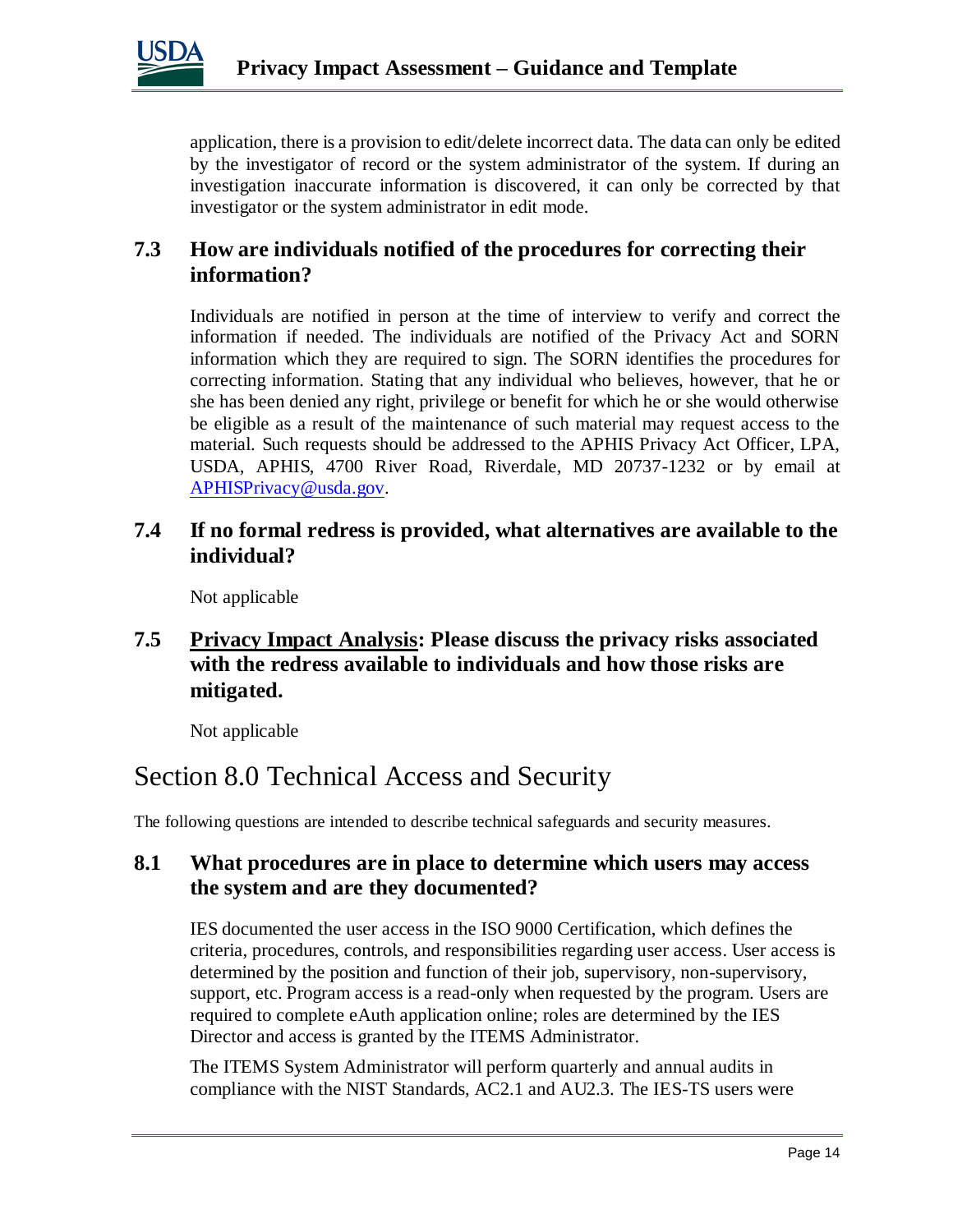

grandfathered in as certified eAuthenticated users to ITEMS. An AD513 is used to document all user changes as of 11/01/2011, and will be audited both quarterly and annually.

### **8.2 Will Department contractors have access to the system?**

Yes – If approved by IES and on a limited basis Contractors may be provided access to the system to help with troubleshooting purposes and, or verify system functionality.

#### **8.3 Describe what privacy training is provided to users either generally or specifically relevant to the program or system?**

All APHIS employees are required to take a mandatory IT security training every year which touches on PII as well as confidential and classified information. Also, all IES employees have clearance levels ranging from Secret to Top Secret and are trained in the awareness of these types of systems.

### **8.4 Has Certification & Accreditation been completed for the system or systems supporting the program?**

ITEMS has completed C&A Phase 2 and received the Authority to Operate (ATO) on December 7, 2017.

The ATO expires on December 7, 2020.

#### **8.5 What auditing measures and technical safeguards are in place to prevent misuse of data?**

All user actions like adding new data, modifying and/or deleting existing data is logged for auditing purposes, by the system administrator. The current IES-TS users are grandfathered in as certified eAuthenticated users to ITEMS. An AD513 is used to document all user changes as of 11/01/2011, and will be audited both quarterly and annually by the ITEMS system administrator.

### **8.6 Privacy Impact Analysis: Given the sensitivity and scope of the information collected, as well as any information sharing conducted on the system, what privacy risks were identified and how do the security controls mitigate them?**

IES Investigators are no longer required to collect or add PII data to ITEMS; it is not a mandatory field in the system. If SSN or TIN are collected, that data is encrypted or obscured so that it is not visible. PII data is not shared.

### Section 9.0 Technology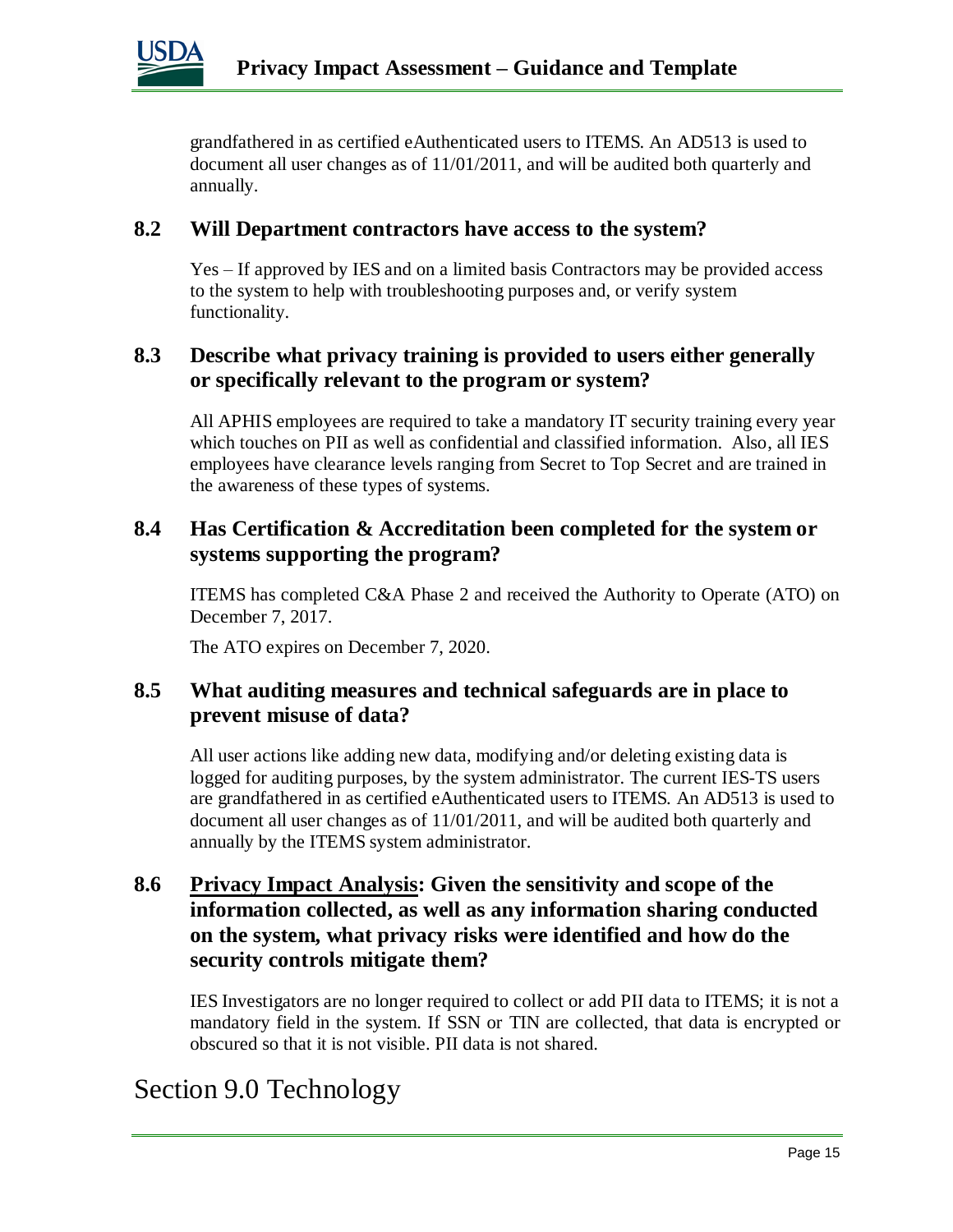

The following questions are directed at critically analyzing the selection process for any technologies utilized by the system, including system hardware and other technology.

#### **9.1 What type of project is the program or system?**

ITEMS is a Web Based information system, hosted at NITC, for tracking analyzing and monitoring investigation information of alleged APHIS violations from discovery through final judgment.

### **9.2 Does the project employ technology which may raise privacy concerns? If so please discuss their implementation.**

No, the technology the ITEMS system employs does not raise privacy concerns, because, as new individuals are identified and entered into the system, PII information is not required to be collected. Migrated data from the legacy system that may still contain PII, is encrypted and only eAuthenticated government employees with appropriate clearance are able to access it. PII data is not shared.

### Section 10.0 Third Party Websites/Applications

The following questions are directed at critically analyzing the privacy impact of using third party websites and/or applications.

**10.1 Has the System Owner (SO) and/or Information Systems Security Program Manager (ISSPM) reviewed Office of Management and Budget (OMB) memorandums M-10-22 "Guidance for Online Use of Web Measurement and Customization Technology" and M-10-23 "Guidance for Agency Use of Third-Party Websites and Applications"?**

Yes

### **10.2 What is the specific purpose of the agency's use of 3rd party websites and/or applications?**

The ITEMS System does not use or link to third party websites, however the IES intelligence team uses LexisNexis and other open source websites to verify that the publicly known data collected is accurate.

### **10.3 What personally identifiable information (PII) will become available through the agency's use of 3rd party websites and/or applications.**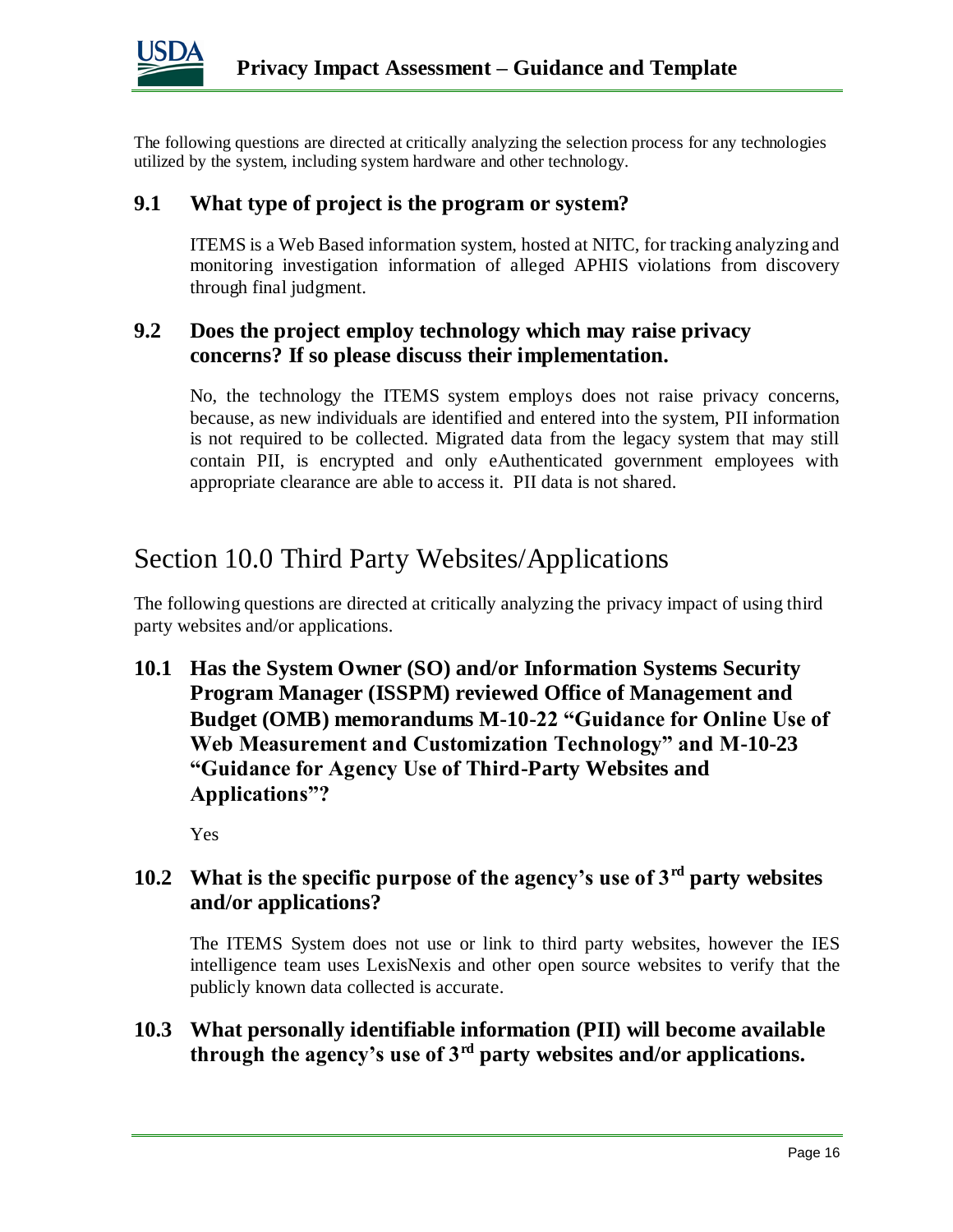

No PII is requested or made available through the third party website. The ITEMS System does not use or link to third party websites.

### **10.4 How will the PII that becomes available through the agency's use of 3 rd party websites and/or applications be used?**

Not Applicable- No PII is requested or made available through the third party website. The ITEMS System does not use or link to third party websites

### **10.5 How will the PII that becomes available through the agency's use of 3 rd party websites and/or applications be maintained and secured?**

Not Applicable- No PII is requested or made available through the third party website. The ITEMS System does not use or link to third party websites

### **10.6 Is the PII that becomes available through the agency's use of 3rd party websites and/or applications purged periodically?**

Not Applicable- No PII is requested or made available through the third party website. The ITEMS System does not use or link to third party websites

### **10.7 Who will have access to PII that becomes available through the agency's use of 3rd party websites and/or applications?**

Not Applicable- No PII is requested or made available through the third party website. The ITEMS System does not use or link to third party websites

### **10.8 With whom will the PII that becomes available through the agency's use of 3rd party websites and/or applications be shared - either internally or externally?**

Not Applicable- No PII is requested or made available through the third party website. The ITEMS System does not use or link to third party websites

### **10.9 Will the activities involving the PII that becomes available through the agency's use of 3rd party websites and/or applications require either the creation or modification of a system of records notice (SORN)?**

Not Applicable- No PII is requested or made available through the third party website. The ITEMS System does not use or link to third party websites

### **10.10 Does the system use web measurement and customization technology?**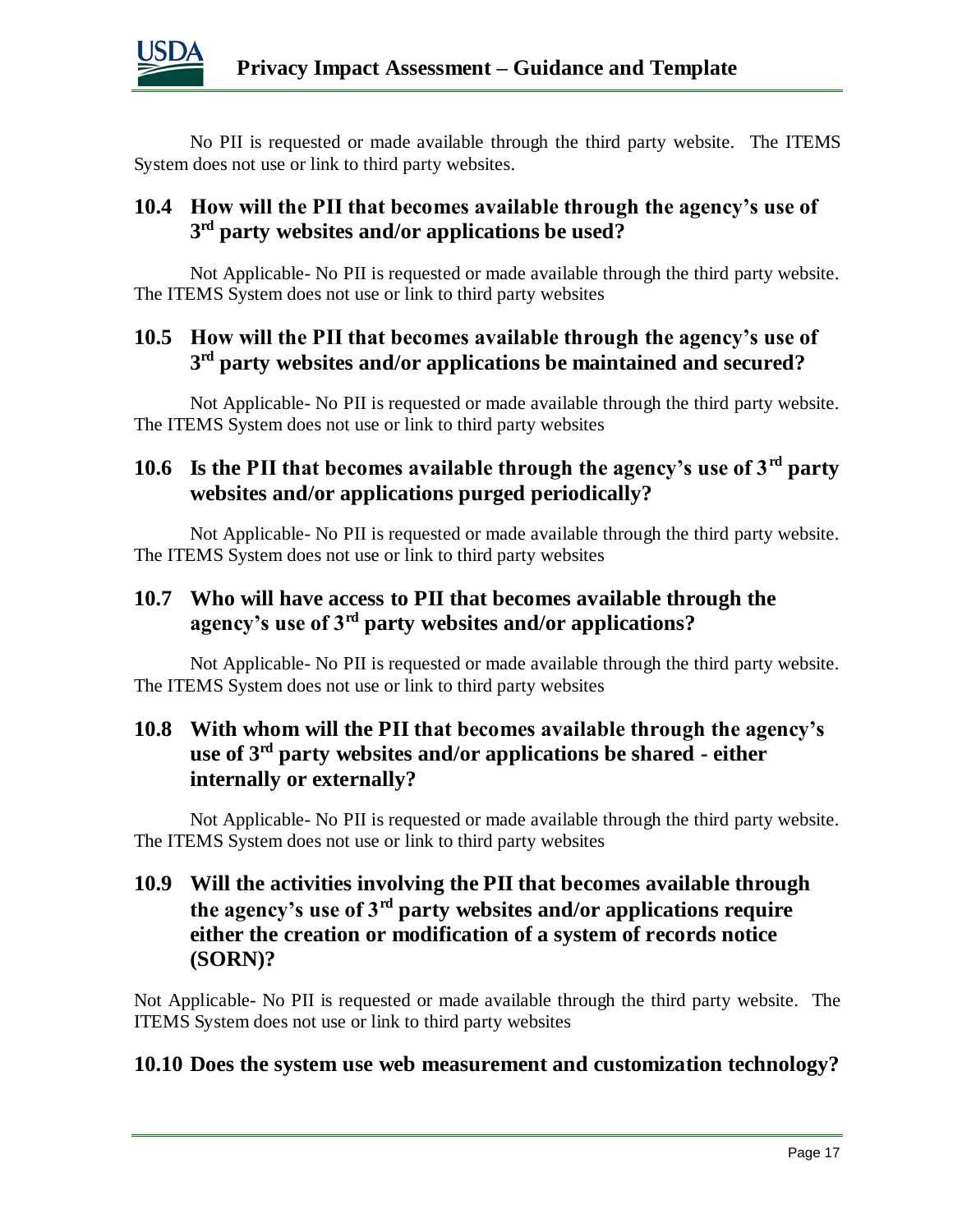

No, ITEMS does not use web measurement and customization technology.

### **10.11 Does the system allow users to either decline to opt-in or decide to opt-out of all uses of web measurement and customization technology?**

The ITEMS system does not use web measurement and customization technology.

### **10.12 Privacy Impact Analysis: Given the amount and type of PII that becomes available through the agency's use of 3rd party websites and/or applications, discuss the privacy risks identified and how they were mitigated.**

Not Applicable-ITEMS does not use or link to third party websites.

### Responsible Officials

Eileen Sullivan, USDA APHIS IES United States Department of Agriculture